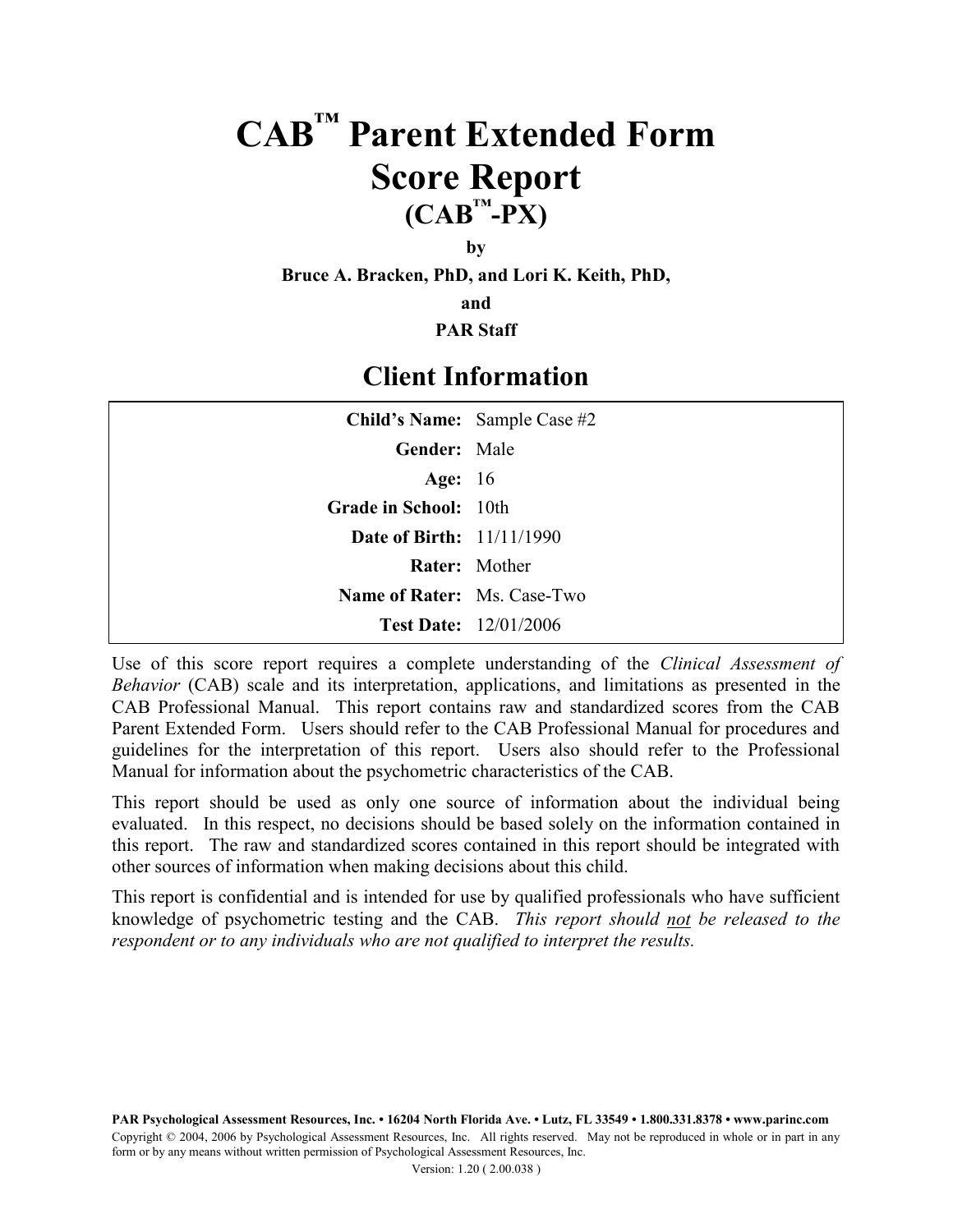| <b>Scale</b>                          | <b>Raw</b><br>score | $\overline{T}$<br>score | %ile<br>rank | 90%<br><b>C.I.</b> | Qualitative<br>classification |  |  |
|---------------------------------------|---------------------|-------------------------|--------------|--------------------|-------------------------------|--|--|
| <b>Clinical scale</b>                 |                     |                         |              |                    |                               |  |  |
| Internalizing Behaviors (INT)         | 48                  | 42                      | 21           | $38 - 46$          | Normal range                  |  |  |
| Externalizing Behaviors (EXT)         | 115                 | 69                      | 97           | $66 - 72$          | Mild CR                       |  |  |
| Critical Behaviors (CRI)              | 58                  | 67                      | 96           | $62 - 72$          | Mild CR                       |  |  |
| <b>Adaptive scale</b>                 |                     |                         |              |                    |                               |  |  |
| Social Skills (SOC)                   | 77                  | 41                      | 18           | $38 - 44$          | Normal range                  |  |  |
| Competence (COM)                      | 60                  | 52                      | 56           | $48 - 56$          | Normal range                  |  |  |
| Adaptive Behaviors (ADB)              | 23                  | 65                      | 93           | $58 - 72$          | Mild AS                       |  |  |
| <b>CAB Behavioral Index (CBI)</b>     | 381                 | 59                      | 82           | $57 - 61$          | Normal range                  |  |  |
| <b>Cluster</b>                        | <b>Raw</b><br>score | $\overline{T}$<br>score | %ile<br>rank | 90%<br><b>C.I.</b> | Qualitative<br>classification |  |  |
| <b>Clinical cluster</b>               |                     |                         |              |                    |                               |  |  |
| Anxiety (ANX)                         | 31                  | 36                      | 8            | $32 - 40$          | Normal range                  |  |  |
| Depression (DEP)                      | 58                  | 42                      | 21           | $39 - 45$          | Normal range                  |  |  |
| Anger (ANG)                           | 41                  | 56                      | 71           | $52 - 60$          | Normal range                  |  |  |
| Aggression (AGG)                      | 74                  | 65                      | 93           | $62 - 68$          | Mild CR                       |  |  |
| Bullying (BUL)                        | 117                 | 67                      | 96           | $64 - 70$          | Mild CR                       |  |  |
| Conduct Problems (CP)                 | 89                  | 87                      | > 99         | $83 - 91$          | Very significant CR           |  |  |
| Attention-Deficit/Hyperactivity (ADH) | 47                  | 47                      | 39           | $43 - 51$          | Normal range                  |  |  |
| Autistic Spectrum Behaviors (ASB)     | 54                  | 48                      | 41           | $44 - 52$          | Normal range                  |  |  |
| Learning Disability (LD)              | 37                  | 40                      | 15           | $36 - 44$          | Normal range                  |  |  |
| Mental Retardation (MR)               | 42                  | 44                      | 28           | $40 - 48$          | Normal range                  |  |  |
| <b>Adaptive cluster</b>               |                     |                         |              |                    |                               |  |  |
| Executive Function (EF)               | 39                  | 52                      | 56           | $48 - 56$          | Normal range                  |  |  |
| Gifted and Talented (GAT)             | 113                 | 57                      | 75           | $53 - 61$          | Normal range                  |  |  |

## **CAB-PX Score Summary**

*Note.* CR = Clinical Risk

AS = Adaptive Strength

### **Respondent Veracity Scale**

| Number of clinical cluster scores $\geq 70$ | <b>Profile classification</b> |
|---------------------------------------------|-------------------------------|
|                                             | Typical cluster profiles      |
| Number of clinical cluster scores $\leq 30$ | <b>Profile classification</b> |
|                                             |                               |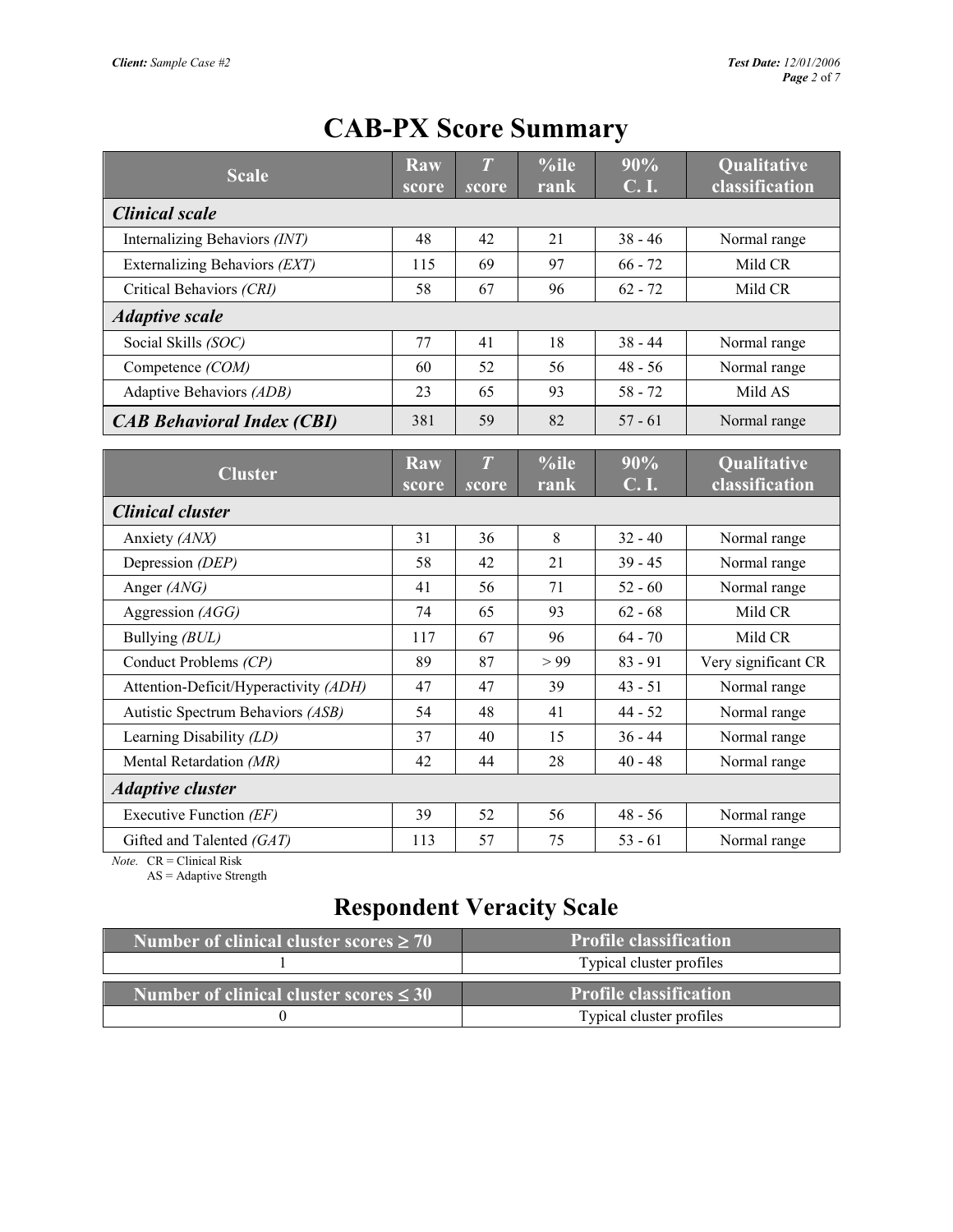## **Emotional Disturbance and Social Maladjustment Scales**

| <b>Scale</b>                      | Raw<br>score | score \ | <b>Qualitative</b><br><b>Classification</b> | T score<br><b>Difference</b> |
|-----------------------------------|--------------|---------|---------------------------------------------|------------------------------|
| Emotional Disturbance <i>(ED)</i> | 59           | 42      | Normal range                                | 35                           |
| Social Maladjustment (SM)         | 191          | 77      | Significant CR                              |                              |

*Note.* CR = Clinical Risk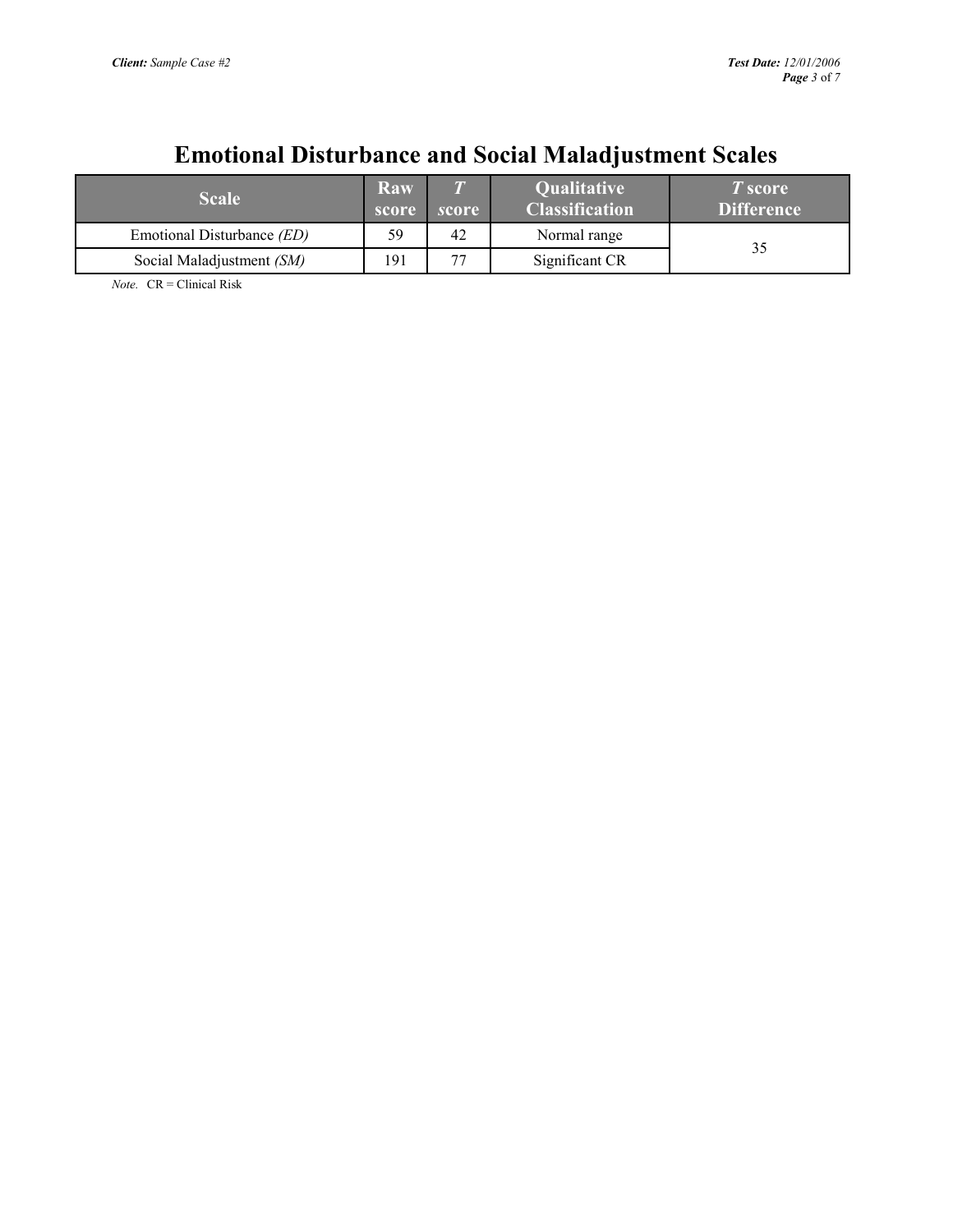

#### **CAB-PX** *T-***Score Profile**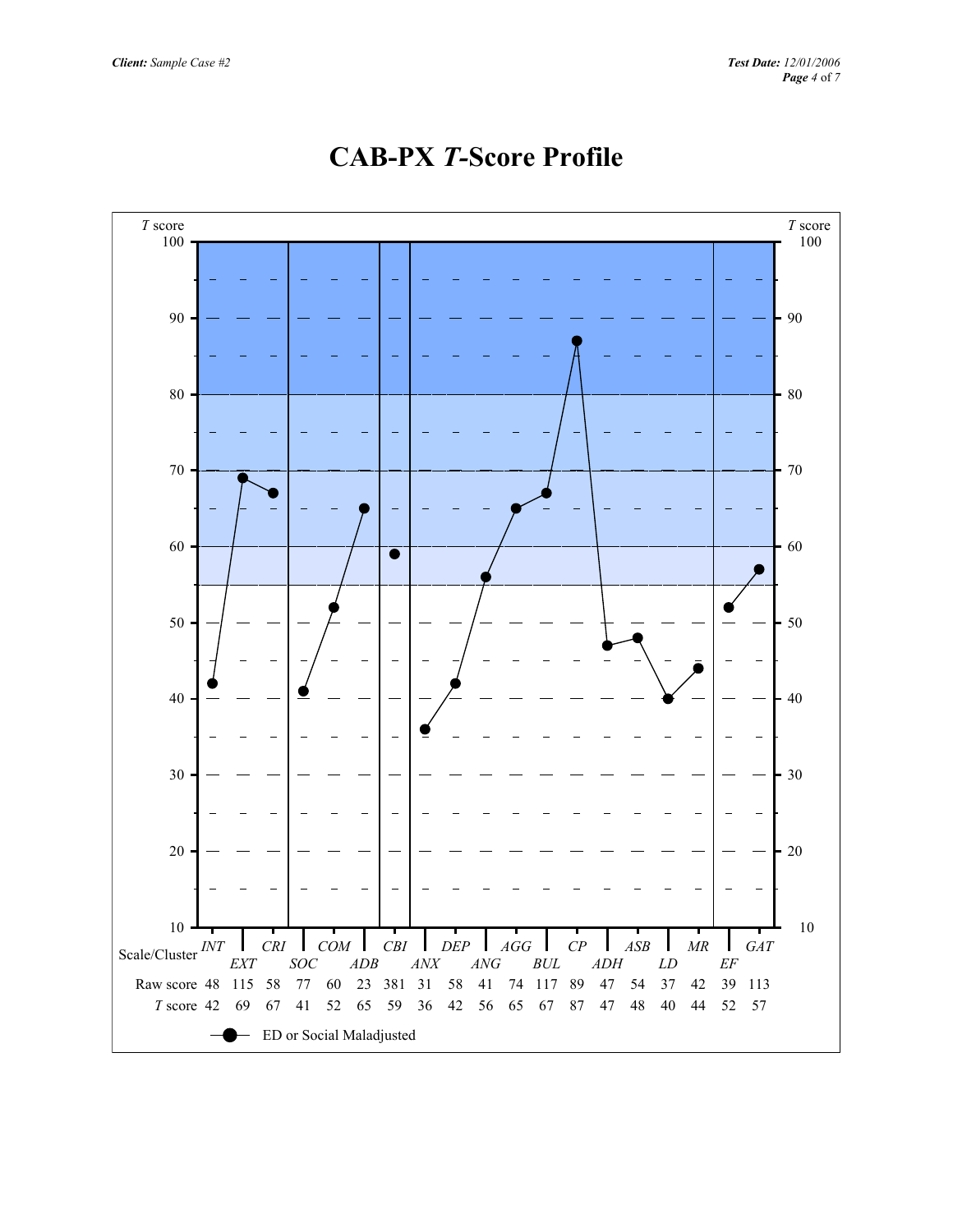![](_page_4_Figure_2.jpeg)

## **CAB-PX Percentile Profile**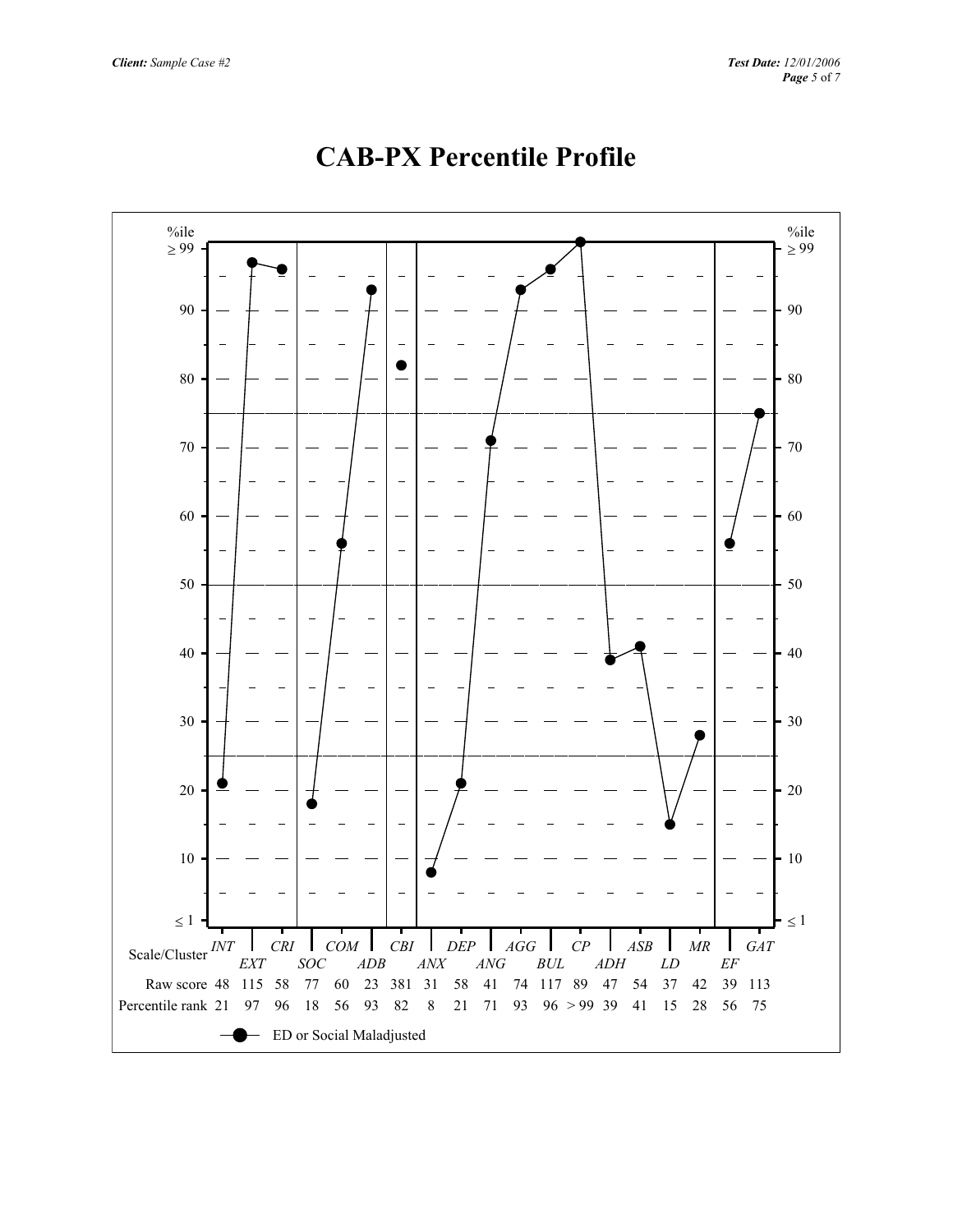| Item | <b>Item Text</b>                                 | <b>Response</b> |
|------|--------------------------------------------------|-----------------|
| 1.   | Carries a weapon.                                | Never           |
| 2.   | Breaks curfew.                                   | Occasionally    |
| 11.  | Runs away from home.                             | Rarely          |
| 12.  | Uses bizarre speech.                             | Never           |
| 15.  | Uses illegal drugs.                              | Occasionally    |
| 17.  | Hallucinates.                                    | Never           |
| 22.  | Smokes cigarettes.                               | Occasionally    |
| 23.  | Has been suspended from school.                  | Rarely          |
| 27.  | Hears voices when no one is present.             | Never           |
| 35.  | Is preoccupied with unusual thoughts.            | Never           |
| 38.  | Has threatened to kill someone else.             | Never           |
| 43.  | Drinks alcoholic beverages.                      | Occasionally    |
| 50.  | Is suspected of belonging to a gang.             | Never           |
| 51.  | Expresses an unusual interest in Satan.          | Never           |
| 53.  | Exposes sexual body parts to others.             | Never           |
| 55.  | Skips school.                                    | Occasionally    |
| 57.  | Touches others inappropriately.                  | Occasionally    |
| 61.  | Has been in trouble for sexual misconduct.       | Never           |
| 64.  | Caught or suspected of shoplifting.              | Occasionally    |
| 67.  | Claims that others are plotting against him/her. | Occasionally    |
| 70.  | Vandalizes public property.                      | Occasionally    |
| 72.  | Has been in trouble with the law.                | Rarely          |
| 81.  | Makes odd hand and finger movements.             | Never           |
| 91.  | Listens to music with disturbing lyrics.         | Often           |
| 103. | Dresses in a sexually provocative fashion.       | Never           |
| 122. | Threatens suicide.                               | Never           |

133. Claims to see things that do not exist.

162. Talks about harming self. Never

148. Possesses drug paraphernalia. Cocasionally

168. Threatens to run away.  $\qquad \qquad$  Occasionally

## **Critical Behaviors Scale**